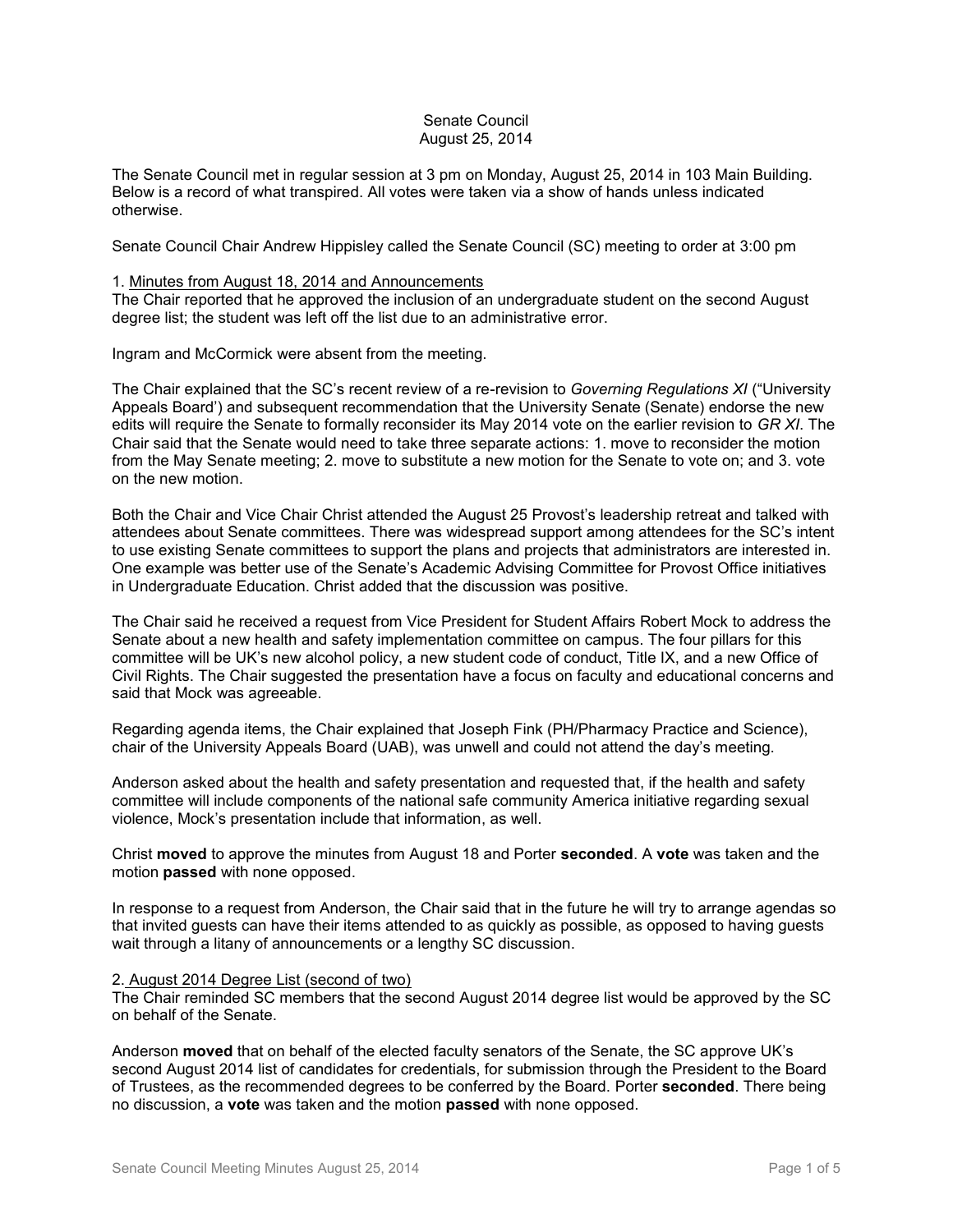### 3. Ad Hoc Cmte on Faculty Performance Evaluation and Family Medical Leave Act (FMLA) The Chair explained that the SC was asked to provide a handful of nominees to serve on an ad hoc committee that will look into issues of faculty performance evaluation and the Family Medical Leave Act (FMLA). The ad hoc committee will, within the context of faculty performance evaluation (annual/biennial merit review), consider how the assessment of a faculty person's productivity and accomplishment might differ in light of approved FMLA leave. In addition, stemming from the committee's thoughtful discussions and reflection, recommend any policies and guidelines that the Provost might issue to all colleges regarding the impact of approved FMLA leave on the process of faculty performance review. The Chair explained that the ad hoc committee was a result of various recommendations, including those from the Senate's Advisory Committee on Privilege and Tenure's (SACPT) 12-13 report, in which a faculty member was unaware of the opportunity for a probationary period.

The Chair had asked the SACPT chair for possible nominees for this ad hoc committee. In addition, the Chair had queried the then-chair of the now-defunct Faculty Committee on Review, Reward and Retention for possible nominees because that committee's final report also included recommendations regarding faculty performance review and related issues.

Blonder opined that there was also confusion about how to evaluate a faculty member who has taken probationary leave and if that person should be held to the same standard as a faculty member who was not on probationary leave, as part of the regular faculty review process. She thought that aspect was missing from the ad hoc committee's charge. Wilson commented that individual college-level procedures regarding probationary leave widely varied across campus and there should be standardization about official policy. There was brief discussion about the diversity of the SC's nominees, as well as what the final composition of the ad hoc committee would look like. Because all the suggested nominees were female, SC members deliberated on additional faculty, particularly males, who also would be a good fit for the committee.

Watt **moved** to approve the list of 10 nominees for the Ad Hoc Cmte on Faculty Performance Evaluation and FMLA and Anderson **seconded**. There being no further discussion, a **vote** was taken and the motion **passed** with none opposed. The Chair added he would mention to the President the SC's interest in expanding the ad hoc committee's charge to include the issue of what effect, if any, a delay of the probationary period should have on a faculty member's performance evaluation.

4. Identification of Representatives for Various Committees/Councils

SC members deliberated on nominees received in advance through an email solicitation to faculty councils and senators, as well as identified additional nominees for the same committees.

a. Nominees for College of Medicine Dean Search Committee Christ **moved** to approve the nominees for the College of Medicine Dean Search Committee and Pienkowski **seconded**. A **vote** was taken and the motion **passed** with none opposed.

b. Nominees for College of Public Health Dean Search Committee Christ **moved** to approve the nominees for the College of Public Health Dean Search Committee and Anderson **seconded**. A **vote** was taken and the motion **passed** with none opposed.

c. Nominees for Senate's Advisory Committee on Privilege and Tenure (SACPT) Brown **moved** to approve the nominees for the Senate's Advisory Committee on Privilege and Tenure and Anderson **seconded**. A **vote** was taken and the motion **passed** with none opposed.

d. Nominees for Health Care Clinical Sciences Area Advisory Committee

Christ **moved** to approve the nominees for the Health Care Clinical Sciences Area Advisory Committee and Brown **seconded**. A **vote** was taken and the motion **passed** with none opposed.

e. Nominees for Extension Title Series Area Advisory Committee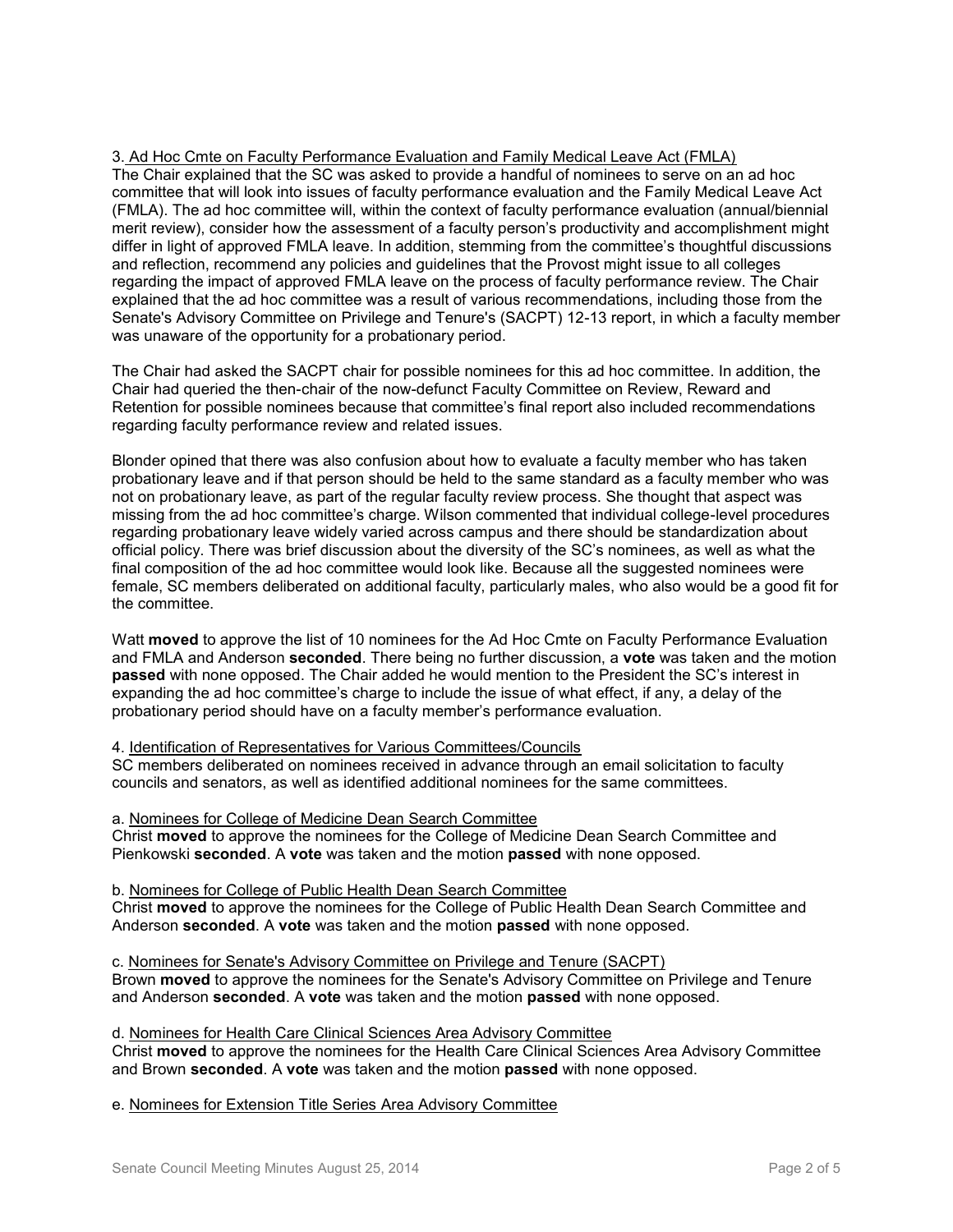The nominees for the Extension Title Series Area Advisory Committee were **approved** by **unanimous consent**.

# f. Nominees for Humanities and Arts Area Advisory Committee

The nominees for the Humanities and Arts Area Advisory Committee were **approved** by **unanimous consent**.

#### g. Nominees for Social Sciences Area Advisory Committee

Anderson **moved** to approve the nominees for the Social Sciences Area Advisory Committee and Brown **seconded**. A **vote** was taken and the motion **passed** with none opposed.

#### h. Nominees for Librarians Area Advisory Committee

Anderson **moved** to approve the nominees for the Librarians Area Advisory Committee and Brown **seconded**. A **vote** was taken and the motion **passed** with none opposed.

#### i. Naming of SC-Appointed Representatives to Academic Councils

SC members discussed various senators as possible SC appointees to one of the Senate's academic councils.

- Graduate Council 2014-15 Roster
- Undergraduate Council 2014-15 Roster

Senate Council identified two individuals who could serve on the SC-appointed representative to the Graduate Council and the Undergraduate Council. The two were **approved** by **unanimous consent**.

Health Care Colleges Council 2014-15 Roster

Porter volunteered to serve as the SC's representative to the Health Care Colleges Council. His nomination was **approved** by **unanimous consent**.

The Chair suggested a general principle that if a presentation or report to Senate does not require a motion, the presentation can be given to Senate without first being given to SC.

### 5. University Appeals Board Report and Trends: 2011-12 UAB Report; 2012-13 UAB Report; 2013-14 UAB Report

The Chair reminded SC members that the University Appeals Board (UAB) chair, Joseph Fink (PH/Pharmacy Practice and Science), was unwell and unable to attend. There was extensive discussion among SC members about the content and format of the reports. SC members expressed a desire to see additional information in UAB reports that would offer more information. For example, SC members were unsure what the phrases "appeal was upheld" and "appeal was denied" meant practically speaking. SC members thought that some additional information could inform a discussion about lessons learned, as opposed to merely reporting statistical information.

At the end of discussion, the Chair recapped the main points for SC members and they concurred with his summary of the discussion.

- Because SC members already have a variety of questions they would like to ask, SC would like Fink to present the reports to SC prior to going to Senate so that he has an idea of the types of questions that may be asked in advance of the Senate meeting.
- SC would like UAB reports to contain sufficient information to help determine what lessons can be learned from the cases that the UAB hears.
- References to appeals that were upheld or denied could include a little more information to better frame the situation, and could do so without violating confidentiality requirements.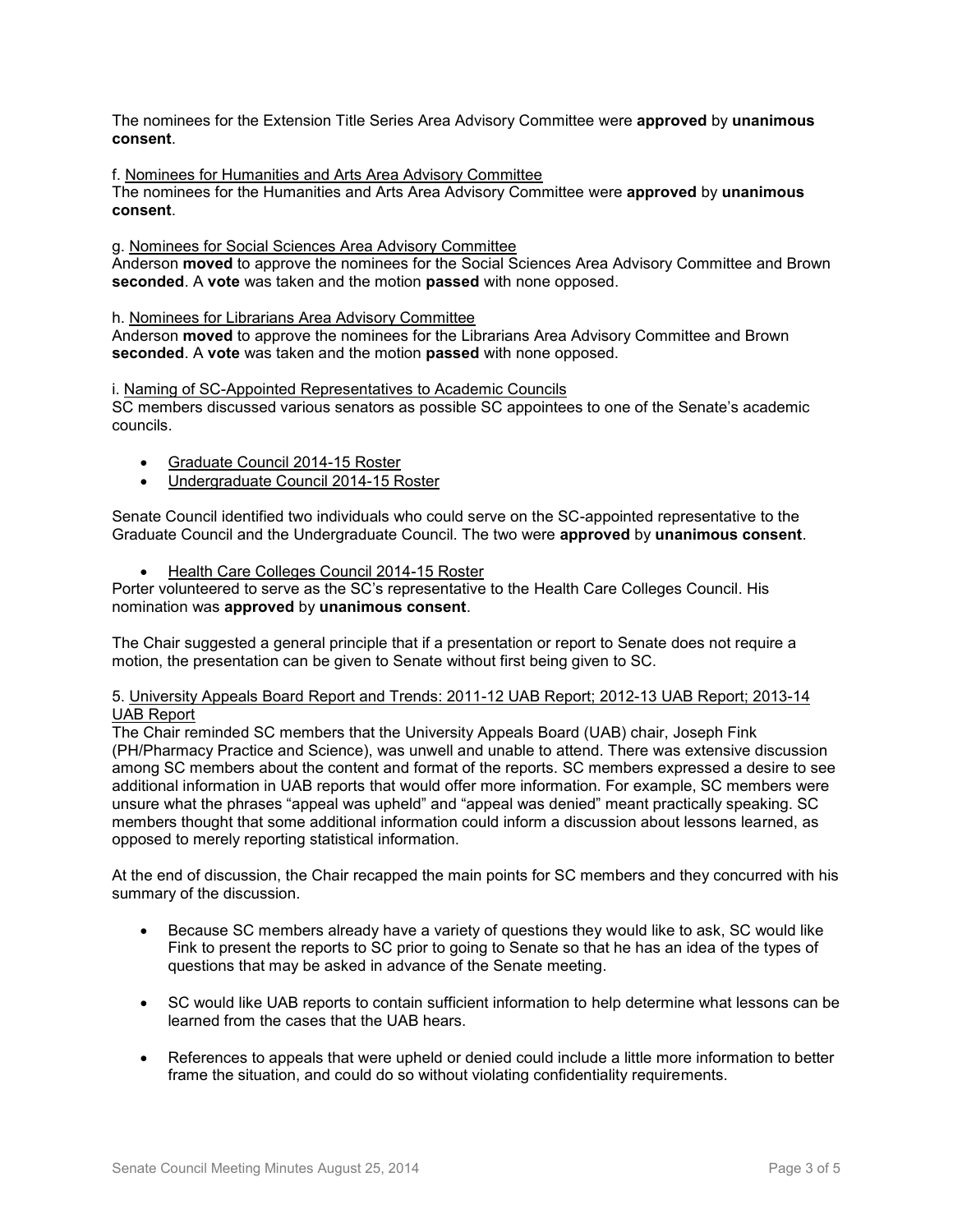Prior to moving to the next agenda item, the Chair introduced Michael Healy (LA), the new Ombud. Guest Healy explained that Fink invited him to attend so he could be introduced to SC. Healy added that the discussion about the content of reports was helpful to him as he considers what to include in the Ombud's report to the Senate.

6. Three Honorary Degree Recipients - Susan Carvalho, Interim Dean of the Graduate School Guest Susan Carvalho (AS/Hispanic Studies), associate provost for internationalization and interim dean of the Graduate School, began by offering her thanks to Morris Grubbs, assistant dean for graduate student development, for his assistance and guidance during Carvalho's transition to interim dean. Guest Grubbs was also present to answer questions.

Via a PowerPoint presentation, Carvalho presented the candidates for honorary degrees. The University Joint Committee on Honorary Degrees (UJCHD) recommended that nominee BD receive an honorary doctor of science and that nominee DJ receive an honorary doctor of humanities. An additional nominee was identified as having been withdrawn by the nominating unit after deliberations by the UJCHD. Carvalho emphasized that while the nominees who were presented to SC during the meeting had all been approved by the UJCHD last spring, the UJCHD had not been informed about the request for withdrawal of the third nomination (JC). Carvalho explained that the rescindment of the nomination was in no way due to a lack of qualifications on the part of the nominee. Rather, the nominating unit wished to rescind the nomination because the nominating unit strongly desired the degree be awarded at a special time during the spring semester (not at Commencement in December or May) to allow the nominee and students in the discipline opportunities to interact and engage with each other, as opposed to simply recognizing the honoree during the December Commencement ceremony. The nominating unit was also concerned that the nominee could be uncomfortable with aspects of the procedure for approving nominees for the Honorary Degree.

There was extensive discussion among SC members about the nominating responsibilities of the UJCHD and whether a rescindment needed to be approved by that body. There was further discussion about the manner in which nominees are contacted to ascertain their ability to attend a particular Commencement, and about the need for nominators to be fully informed about the process before presenting the nomination to the UJCHD. Also under discussion were the potential protocols by which the withdrawn honoree could receive the degree at a time other than Commencement so that the honoree's visit could also include student interaction.

As discussion wound down, the Chair recapped the gist of the discussion – the SC will leave the honorary degree agenda item intact for the September 2014 Senate meeting while Carvalho queries the UJCHD to determine if that body is willing to approve the rescindment of JC's nomination, deferring it for reconsideration with the Spring 2015 slate of nominees. Further, in the future, the process of contacting honorary degree nominees to ascertain their ability to attend a Commencement ceremony will be simplified and standardized, and conducted by a member of the Graduate School. There were no objections from SC members. Interim Dean Carvalho will report the final vote of the UJCHD on this matter, to determine whether two or three candidates will be presented to the Senate in September 2014.

## 7. Revised New Undergraduate Pgm Form (Time Permitting)

8. New Undergraduate Certificate Form (Time Permitting)

Due to the time, the Chair said agenda items number seven and eight would be postponed until the next SC meeting.

### 8. Tentative Senate Agenda for September 8, 2014

SC members discussed the tentative Senate agenda for September 8 and made a handful of changes. Anderson suggested that the item about vote documentation simply be an announcement whereby the Chair explains that the three ways of documenting votes (keep on file, post online, or include in minutes) have been sent to the Senate's Rules and Elections Committee (SREC) for deliberation. The matter will return to the Senate with the SREC's recommendation as well as language to codify it in the *Senate Rules*. Grossman **moved** to approve the tentative Senate agenda for September 8 as an ordered list, including the changes made by SC, with the understanding that items may be rearranged to